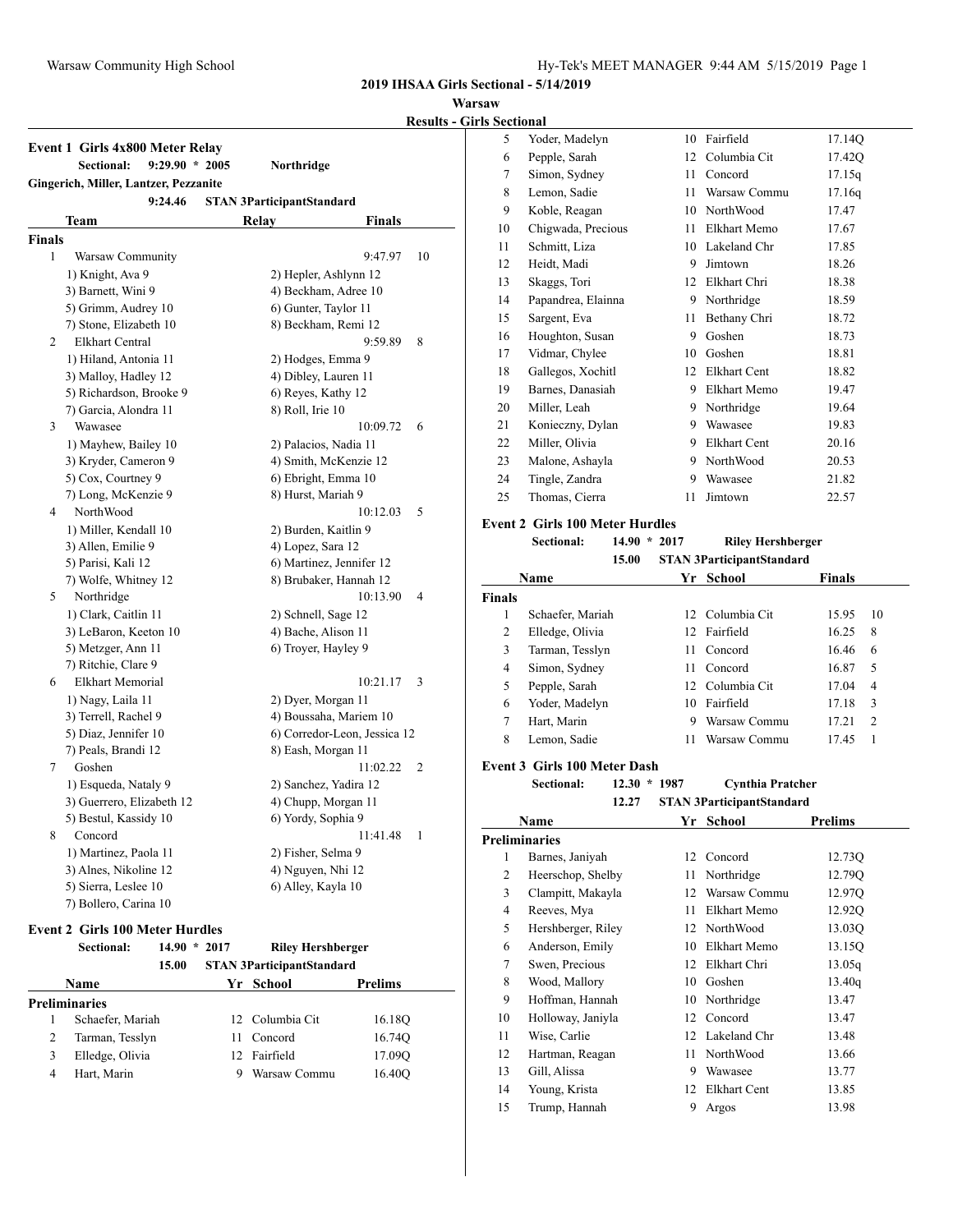|  | Hy-Tek's MEET MANAGER 9:44 AM 5/15/2019 Page 2 |  |  |
|--|------------------------------------------------|--|--|
|  |                                                |  |  |

# **Warsaw**

|               |                                               |                       |                                  |               |                | <b>Results - Girls Sectional</b> |
|---------------|-----------------------------------------------|-----------------------|----------------------------------|---------------|----------------|----------------------------------|
|               | Preliminaries  (Event 3 Girls 100 Meter Dash) |                       |                                  |               |                | <b>Event 5 Gir</b>               |
|               | Name                                          |                       | Yr School                        | Prelims       |                | Sec1                             |
| 16            | Brock, Jaslyn                                 |                       | 9 Warsaw Commu                   | 14.02         |                | Redmond, Fi                      |
| 17            | Woods, Latrese                                | 11                    | <b>Elkhart Cent</b>              | 14.19         |                |                                  |
| 18            | Reisacher, Manese                             | 11                    | Jimtown                          | 14.28         |                | <b>Team</b>                      |
| 19            | Koontz, Olivia                                | 11                    | Columbia Cit                     | 14.46         |                | <b>Finals</b>                    |
| ---           | Diaz Solis, Atzimba                           |                       | 9 Goshen                         | DQ            |                | $\mathbf{1}$<br>Nort             |
|               | <b>Event 3 Girls 100 Meter Dash</b>           |                       |                                  |               |                | 1) Har                           |
|               | Sectional:                                    | $12.30 * 1987$        | <b>Cynthia Pratcher</b>          |               |                | 3) Pari                          |
|               | 12.27                                         |                       | <b>STAN 3ParticipantStandard</b> |               |                | 5) Roa                           |
|               | Name                                          |                       | Yr School                        | <b>Finals</b> |                | 7) Kne                           |
| <b>Finals</b> |                                               |                       |                                  |               |                | 2<br>Elkh                        |
| 1             | Clampitt, Makayla                             | 12                    | Warsaw Commu                     | 12.50         | 10             | $1)$ Axs                         |
| 2             | Barnes, Janiyah                               |                       | 12 Concord                       | 12.75         | 8              | 3) Ree                           |
| 3             | Heerschop, Shelby                             | 11                    | Northridge                       | 12.79         | 6              | 5) Eke                           |
| 4             | Hershberger, Riley                            |                       | 12 NorthWood                     | 12.83         | 5              | 7) Leo                           |
| 5             | Reeves, Mya                                   | 11                    | Elkhart Memo                     | 13.11         | 4              | 3<br><b>Wars</b>                 |
| 6             | Swen, Precious                                |                       | 12 Elkhart Chri                  | 13.15         | 3              | 1) Cla                           |
| 7             | Anderson, Emily                               |                       | 10 Elkhart Memo                  | 13.15         | 2              | $3)$ Lov                         |
| 8             | Wood, Mallory                                 |                       | 10 Goshen                        | 13.33         | $\mathbf{1}$   | 5) Bro                           |
|               |                                               |                       |                                  |               |                | 7) Fitz                          |
|               | <b>Event 4 Girls 1600 Meter Run</b>           |                       |                                  |               |                | 4<br>Con                         |
|               | Sectional:                                    | $4:57.54 * 5/15/2012$ | <b>Ashley Erba</b>               |               |                | 1) Bar                           |
|               | 5:02.82                                       |                       | <b>STAN 3ParticipantStandard</b> |               |                | 3) Smi                           |
|               | Name                                          |                       | Yr School                        | <b>Finals</b> |                | $5)$ Car                         |
| <b>Finals</b> |                                               |                       |                                  |               |                | 7) Muj<br>5<br>Colu              |
| $\mathbf{1}$  | Dyer, Morgan                                  | 11                    | Elkhart Memo                     | 5:08.55       | 10             | $1)$ Pep                         |
| 2             | Beckham, Adree                                |                       | 10 Warsaw Commu                  | 5:16.63       | 8              | $3)$ Sco                         |
| 3             | Oddou, Lillie                                 | 11                    | Columbia Cit                     | 5:17.46       | 6              | 5) Koo                           |
| 4             | Grimm, Audrey                                 |                       | 10 Warsaw Commu                  | 5:20.94       | 5              | 6<br>Gosl                        |
| 5             | Cooper, Summer                                | 11                    | Concord                          | 5:21.42       | 4              | $1)$ Cha                         |
| 6             | Dibley, Lauren                                | 11                    | <b>Elkhart Cent</b>              | 5:33.45       | 3              | $3)$ Woo                         |
| 7             | Malloy, Hadley                                |                       | 12 Elkhart Cent                  | 5:38.18       | $\mathfrak{2}$ | 5) Dia                           |
| 8             | Bache, Alison                                 | 11                    | Northridge                       | 5:39.90       | 1              | 7<br>Elkh                        |
| 9             | Brubaker, Hannah                              | 12                    | NorthWood                        | 5:48.75       |                | 1) You                           |
| 10            | Yordy, Sophia                                 |                       | 9 Goshen                         | 5:49.55       |                | 3) Buc                           |
| 11            | Deardorff, Bridget                            |                       | 12 Elkhart Chri                  | 5:52.96       |                | 5) Dix                           |
| 12            | Wolfe, Whitney                                |                       | 12 NorthWood                     | 5:55.87       |                | 7) Dav                           |
| 13            | Fisher, Selma                                 | 9                     | Concord                          | 5:58.88       |                | 8<br>Waw                         |
| 14            | Bestul, Kassidy                               | 10                    | Goshen                           | 6:08.02       |                | $1)$ Ting                        |
| 15            | Troyer, Hayley                                | 9                     | Northridge                       | 6:08.12       |                | 3) Kor                           |

 Scott, Gabriella 10 Elkhart Memo 6:11.78 Long, McKenzie 9 Wawasee 6:13.74 18 Sigler, Karris 9 Columbia Cit 6:14.76 Lind, Clara 11 Bethany Chri 6:27.47 Pendell, Charlotte 10 Jimtown 7:13.31 Samulski, Kayla 12 Jimtown 7:26.19

|                | Event 5 Girls 4x100 Meter Relay     |                |    |                                  |                              |    |
|----------------|-------------------------------------|----------------|----|----------------------------------|------------------------------|----|
|                | Sectional:                          | 49.35 * 1983   |    | <b>Elkhart Memorial</b>          |                              |    |
|                | Redmond, Fields, Porter, Brown      |                |    |                                  |                              |    |
|                |                                     | 48.77          |    | <b>STAN 3ParticipantStandard</b> |                              |    |
|                | Team                                |                |    | Relay                            | <b>Finals</b>                |    |
| <b>Finals</b>  |                                     |                |    |                                  |                              |    |
| $\mathbf{1}$   | NorthWood                           |                |    |                                  | 50.71                        | 10 |
|                | 1) Hartman, Reagan 11               |                |    | 2) Martz, Emma 9                 |                              |    |
|                | 3) Parisi, Lexi 12                  |                |    | 4) Hershberger, Riley 12         |                              |    |
|                | 5) Roa, Brooke 10                   |                |    | 6) McBrier, Karli 11             |                              |    |
|                | 7) Knepp, Ali 10                    |                |    |                                  |                              |    |
| 2              | <b>Elkhart Memorial</b>             |                |    |                                  | 51.01                        | 8  |
|                | 1) Axsom, Madison 9                 |                |    | 2) Nagy, Laila 11                |                              |    |
|                | 3) Reeves, Mya 11                   |                |    | 4) Anderson, Emily 10            |                              |    |
|                | 5) Ekema, Rebecca 10                |                |    | 6) Gladden, Jamiya 10            |                              |    |
|                | 7) Leonard, Alexis 9                |                |    | 8) Peals, Brandi 12              |                              |    |
| 3              | Warsaw Community                    |                |    |                                  | 51.10                        | 6  |
|                | 1) Clampitt, Makayla 12             |                |    | 2) Duncan, Baylee 10             |                              |    |
|                | 3) Love, Kendra 10                  |                |    | 4) Buriff, Michaela 12           |                              |    |
|                | 5) Brock, Jaslyn 9                  |                |    | 6) Bellamy, Maygan 12            |                              |    |
|                | 7) Fitzgerald, Brooklyn 10          |                |    |                                  |                              |    |
| 4              | Concord                             |                |    |                                  | 51.12                        | 5  |
|                | 1) Barnes, Janiyah 12               |                |    | 2) Holloway, Janiyla 12          |                              |    |
|                | 3) Smith, Aniya 9                   |                |    |                                  | 4) Colton-Flores, Shenais 12 |    |
|                | 5) Carpenter, Faith 11              |                |    | 6) Tarman, Tesslyn 11            |                              |    |
|                | 7) Mujica Alfonzo, Paola 11         |                |    |                                  |                              |    |
| 5              | Columbia City                       |                |    |                                  | 51.85                        | 4  |
|                | 1) Pepple, Sarah 12                 |                |    | 2) Coy, Emma 12                  |                              |    |
|                | 3) Scott, Kendall 10                |                |    | 4) Schaefer, Mariah 12           |                              |    |
|                | 5) Koontz, Olivia 11                |                |    |                                  | 6) Longenbaugh, Kendall 10   |    |
| 6              | Goshen                              |                |    |                                  | 53.73                        | 3  |
|                | 1) Chacon-Reina, Alexia 12          |                |    | 2) Onyon, Kyiah 9                |                              |    |
|                | 3) Wood, Mallory 10                 |                |    | 4) DeVoe, Avah 9                 |                              |    |
|                | 5) Diaz Solis, Atzimba 9            |                |    |                                  |                              |    |
| 7              | <b>Elkhart Central</b>              |                |    |                                  | 54.67                        | 2  |
|                | 1) Young, Krista 12                 |                |    | 2) Hubbard, Solana 11            |                              |    |
|                | 3) Buckley, Kortney 12              |                |    | 4) Woods, Latrese 11             |                              |    |
|                | 5) Dixon, Michelle 9                |                |    | 6) Alfaro, Lourdes 9             |                              |    |
|                | 7) Davis, Delaney 9                 |                |    | 8) Higgins, Johntella 11         |                              |    |
| 8              | Wawasee                             |                |    |                                  | 57.74                        | 1  |
|                | 1) Tingle, Zandra 9                 |                |    | 2) Cox, Courtney 9               |                              |    |
|                | 3) Konieczny, Dylan 9               |                |    | 4) Gill, Alissa 9                |                              |    |
|                | 5) Turner, Autumn 10                |                |    |                                  |                              |    |
|                | Northridge                          |                |    |                                  | DNF                          |    |
|                | 1) Sorg, Madison 12                 |                |    | 2) Hoffman, Hannah 10            |                              |    |
|                | 3) Lehman, Karlee 12                |                |    | 4) Heerschop, Shelby 11          |                              |    |
|                | 5) Papandrea, Elainna 9             |                |    | 6) Stacker, Leah 11              |                              |    |
|                |                                     |                |    |                                  |                              |    |
|                | <b>Event 6 Girls 400 Meter Dash</b> |                |    |                                  |                              |    |
|                | Sectional:                          | $57.35 * 2008$ |    | <b>Lauren Pridgen</b>            |                              |    |
|                |                                     | 57.38          |    | <b>STAN 3ParticipantStandard</b> |                              |    |
|                | Name                                |                |    | Yr School                        | Finals                       |    |
| Finals         |                                     |                |    |                                  |                              |    |
| 1              | Nagy, Laila                         |                | 11 | Elkhart Memo                     | 59.94                        | 10 |
| $\overline{2}$ | Hoefer, Ella                        |                | 9  | Northridge                       | 1:00.46                      | 8  |
|                |                                     |                |    |                                  |                              |    |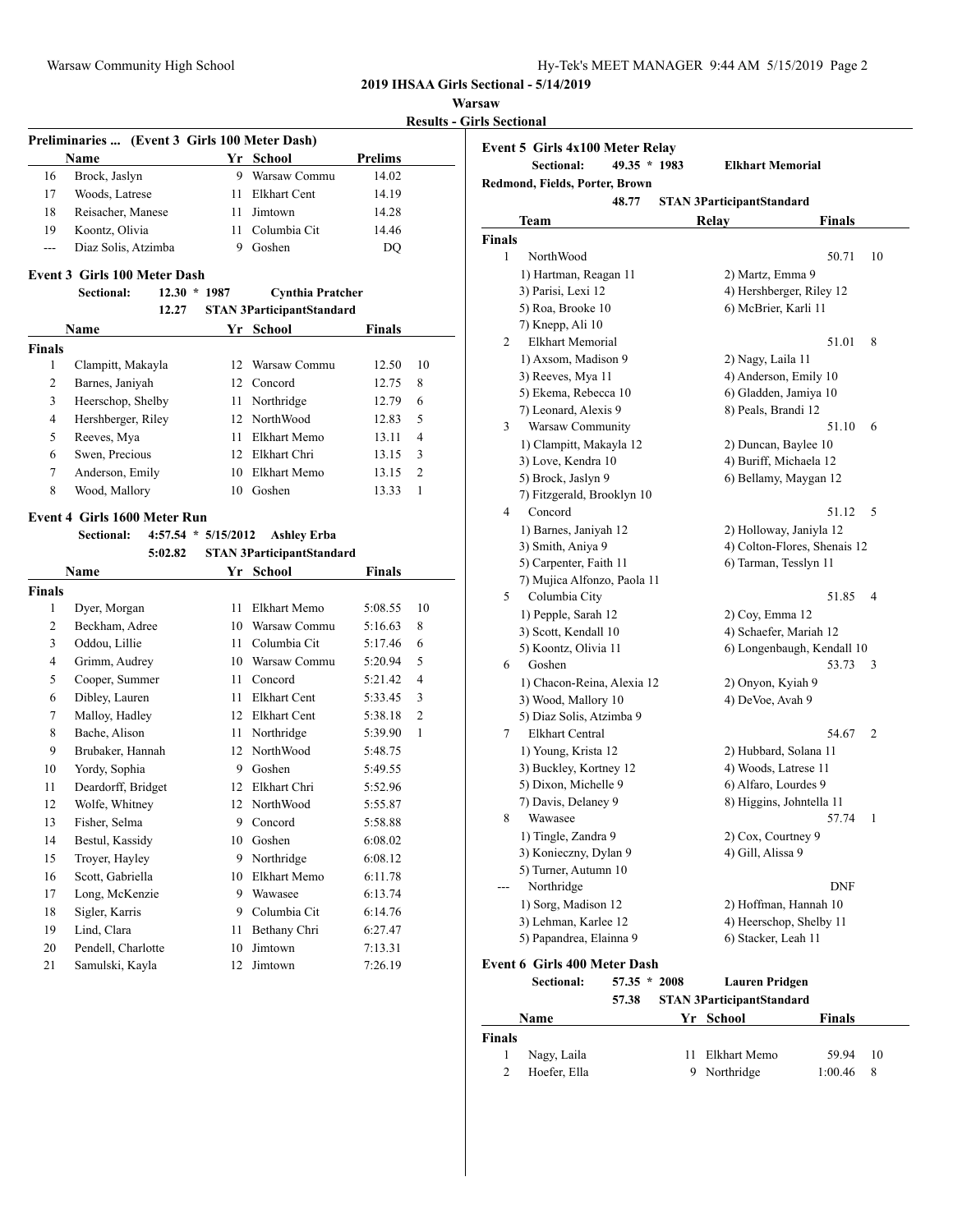**Warsaw Results - Girls Sectional**

| Finals  (Event 6 Girls 400 Meter Dash) |                                        |                     |                                  |               |                |  |  |
|----------------------------------------|----------------------------------------|---------------------|----------------------------------|---------------|----------------|--|--|
|                                        | <b>Name</b>                            | Yr                  | School                           | <b>Finals</b> |                |  |  |
| 3                                      | Mayhew, Bailey                         | 10                  | Wawasee                          | 1:01.93       | 6              |  |  |
| 4                                      | Sanchez-Vijil, Angie                   | 12                  | Warsaw Commu                     | 1:02.20       | 5              |  |  |
| 5                                      | Smith, Aniya                           | 9                   | Concord                          | 1:02.63       | $\overline{4}$ |  |  |
| 6                                      | Minnich, Alea                          | 10                  | NorthWood                        | 1:03.10       | 3              |  |  |
| 7                                      | Stoltzfus, Ariana                      | 12                  | Northridge                       | 1:03.64       | $\overline{2}$ |  |  |
| 8                                      | Higgins, Johntella                     | 11                  | Elkhart Cent                     | 1:03.78       | 1              |  |  |
| 9                                      | Hill, Macey                            | 10                  | Columbia Cit                     | 1:04.86       |                |  |  |
| 10                                     | Oddou, Lillie                          | 11                  | Columbia Cit                     | 1:05.48       |                |  |  |
| 11                                     | Desenberg, Lex                         | 12                  | Warsaw Commu                     | 1:05.89       |                |  |  |
| 12                                     | Diaz, Jennifer                         | 10                  | Elkhart Memo                     | 1:06.32       |                |  |  |
| 13                                     | Beer, Amber                            | 9                   | Wawasee                          | 1:06.54       |                |  |  |
| 14                                     | Gruet, Emma                            | 9                   | Elkhart Chri                     | 1:06.85       |                |  |  |
| 15                                     | Chavarria, Kaila                       | 10                  | <b>Elkhart Cent</b>              | 1:07.88       |                |  |  |
| 16                                     | Madayag, Asia                          | 11                  | Concord                          | 1:08.28       |                |  |  |
| 17                                     | Perez-Diener, Camila                   | 9                   | Goshen                           | 1:08.30       |                |  |  |
| 18                                     | King, Breanna                          | 9                   | Goshen                           | 1:08.36       |                |  |  |
| 19                                     | Gluchowski, Kolby                      | 10                  | Jimtown                          | 1:08.98       |                |  |  |
| 20                                     | Thomas, Emma                           | 11                  | Bethany Chri                     | 1:09.63       |                |  |  |
|                                        | Swen, Precious                         | 12                  | Elkhart Chri                     | <b>DNF</b>    |                |  |  |
|                                        | Yoder, Riley                           | 9                   | Fairfield                        | DO            |                |  |  |
| ---                                    | Weaver, Ali                            | 10                  | Fairfield                        | DQ            |                |  |  |
|                                        | <b>Event 7 Girls 300 Meter Hurdles</b> |                     |                                  |               |                |  |  |
|                                        | Sectional:                             | $44.65 * 5/15/2012$ | <b>Becca Kropf</b>               |               |                |  |  |
|                                        | 45.32                                  |                     | <b>STAN 3ParticipantStandard</b> |               |                |  |  |
|                                        | <b>Name</b>                            |                     | Yr School                        | Finals        |                |  |  |
| <b>Finals</b>                          |                                        |                     |                                  |               |                |  |  |
| 1                                      | Lehman, Karlee                         | 12                  | Northridge                       | 47.68         | 10             |  |  |
| <sup>2</sup>                           | Tarman Tecclyn                         |                     | 11 Concord                       | 48.13         | Q.             |  |  |

| 1  | Lehman, Karlee      |    | 12 Northridge       | 47.68   | 10             |
|----|---------------------|----|---------------------|---------|----------------|
| 2  | Tarman, Tesslyn     | 11 | Concord             | 48.13   | 8              |
| 3  | Buriff, Michaela    | 12 | Warsaw Commu        | 48.76   | 6              |
| 4  | Yoder, Madelyn      | 10 | Fairfield           | 48.77   | 5              |
| 5  | Simon, Sydney       | 11 | Concord             | 49.82   | $\overline{4}$ |
| 6  | Klotz, Ellie        | 11 | Warsaw Commu        | 50.46   | 3              |
| 7  | Wise, Carlie        | 12 | Lakeland Chr        | 50.50   | 2              |
| 8  | Parisi, Kali        | 12 | NorthWood           | 50.95   | 1              |
| 9  | Champan, Abigael    | 10 | Columbia Cit        | 52.21   |                |
| 10 | Sargent, Eva        | 11 | Bethany Chri        | 52.64   |                |
| 11 | Papandrea, Elainna  | 9  | Northridge          | 52.75   |                |
| 12 | Chigwada, Precious  | 11 | Elkhart Memo        | 53.13   |                |
| 13 | Skaggs, Tori        | 12 | Elkhart Chri        | 53.73   |                |
| 14 | Brewer, McKenzie    | 9  | NorthWood           | 54.57   |                |
| 15 | Houghton, Susan     | 9  | Goshen              | 55.23   |                |
| 16 | Heidt, Madi         | 9  | Jimtown             | 55.66   |                |
| 17 | Miller, Olivia      | 9  | Elkhart Cent        | 56.21   |                |
| 18 | Gallegos, Xochitl   | 12 | <b>Elkhart Cent</b> | 57.10   |                |
| 19 | Willson, Haley      | 12 | Columbia Cit        | 57.21   |                |
| 20 | Douglas, Jahlea     | 11 | Elkhart Memo        | 57.58   |                |
| 21 | Vidmar, Chylee      | 10 | Goshen              | 57.60   |                |
| 22 | Brown, Brenna       | 9  | Fairfield           | 1:00.33 |                |
| 23 | Brotherton, Arianna | 12 | Jimtown             | 1:06.41 |                |
|    |                     |    |                     |         |                |

|                | <b>Event 8 Girls 800 Meter Run</b> |                  |    |                                  |               |                |
|----------------|------------------------------------|------------------|----|----------------------------------|---------------|----------------|
|                | <b>Sectional:</b>                  | $2:14.44 * 1982$ |    | <b>Stacy Wall</b>                |               |                |
|                |                                    | 2:16.24          |    | <b>STAN 3ParticipantStandard</b> |               |                |
|                | Name                               |                  | Yr | School                           | <b>Finals</b> |                |
| <b>Finals</b>  |                                    |                  |    |                                  |               |                |
| $\mathbf{1}$   | Cooper, Summer                     |                  | 11 | Concord                          | 2:23.18       | 10             |
| $\overline{2}$ | Oddou, Eden                        |                  | 11 | Columbia Cit                     | 2:24.57       | 8              |
| 3              | Beckham, Remi                      |                  | 12 | Warsaw Commu                     | 2:24.91       | 6              |
| $\overline{4}$ | Lopez, Sara                        |                  | 12 | <b>NorthWood</b>                 | 2:27.89       | 5              |
| 5              | Lusinde, Amanda                    |                  | 9  | Warsaw Commu                     | 2:27.91       | 4              |
| 6              | Dibley, Lauren                     |                  | 11 | Elkhart Cent                     | 2:28.78       | 3              |
| 7              | Russell, Adaline                   |                  | 9  | Elkhart Chri                     | 2:31.78       | $\overline{2}$ |
| 8              | Schnell, Sage                      |                  | 12 | Northridge                       | 2:34.17       | 1              |
| 9              | Smith, McKenzie                    |                  | 12 | Wawasee                          | 2:34.97       |                |
| 10             | Hodges, Emma                       |                  | 9  | <b>Elkhart Cent</b>              | 2:35.90       |                |
| 11             | LeBaron, Keeton                    |                  | 10 | Northridge                       | 2:36.64       |                |
| 12             | Cox, Courtney                      |                  | 9  | Wawasee                          | 2:37.08       |                |
| 13             | Miller, Kendall                    |                  | 10 | <b>NorthWood</b>                 | 2:37.32       |                |
| 14             | Sanchez, Yadira                    |                  | 12 | Goshen                           | 2:39.65       |                |
| 15             | Boussaha, Mariem                   |                  | 10 | Elkhart Memo                     | 2:41.69       |                |
| 16             | Drummond, Zoe                      |                  | 11 | Columbia Cit                     | 2:41.90       |                |
| 17             | Guerrero, Elizabeth                |                  | 12 | Goshen                           | 2:42.70       |                |
| 18             | Martinez, Paola                    |                  | 11 | Concord                          | 2:46.78       |                |
| 19             | Corredor-Leon, Jessica             |                  | 12 | Elkhart Memo                     | 2:48.90       |                |
| 20             | Landon, Carly                      |                  | 9  | Jimtown                          | 3:06.06       |                |
| 21             | Griffin, Abbi                      |                  | 11 | Jimtown                          | 3:10.92       |                |

## **Event 9 Girls 200 Meter Dash**

**Sectional: 25.35 \* 1984 Kim Walker 25.17 STAN 3ParticipantStandard**

|                | Name                 | Yr | School              | <b>Prelims</b> |
|----------------|----------------------|----|---------------------|----------------|
|                | <b>Preliminaries</b> |    |                     |                |
| 1              | Barnes, Janiyah      | 12 | Concord             | 25.82Q         |
| $\overline{2}$ | Heerschop, Shelby    | 11 | Northridge          | 27.08Q         |
| 3              | Hershberger, Riley   | 12 | NorthWood           | 27.43Q         |
| 4              | Parisi, Lexi         | 12 | NorthWood           | 26.79Q         |
| 5              | Swen, Precious       | 12 | Elkhart Chri        | 27.14Q         |
| 6              | Reeves, Mya          | 11 | Elkhart Memo        | 27.73Q         |
| 7              | Higgins, Johntella   | 11 | <b>Elkhart Cent</b> | 26.79q         |
| 8              | Longenbaugh, Kendall | 10 | Columbia Cit        | 27.91q         |
| 9              | Anderson, Emily      | 10 | Elkhart Memo        | 28.16          |
| 10             | Hill, Macey          | 10 | Columbia Cit        | 28.24          |
| 11             | Holloway, Janiyla    | 12 | Concord             | 28.32          |
| 12             | Hoffman, Hannah      | 10 | Northridge          | 28.38          |
| 13             | Gill, Alissa         | 9  | Wawasee             | 28.70          |
| 14             | Hubbard, Solana      | 11 | Elkhart Cent        | 29.42          |
| 15             | Fitzgerald, Brooklyn | 10 | Warsaw Commu        | 29.55          |
| 16             | Trump, Hannah        | 9  | Argos               | 29.83          |
| 17             | King, Breanna        | 9  | Goshen              | 30.00          |
| 18             | Reisacher, Manese    | 11 | Jimtown             | 30.06          |
| 19             | Anderson, Renee      | 9  | Jimtown             | 30.43          |
| ---            | Diaz Solis, Atzimba  | 9  | Goshen              | DQ             |
|                |                      |    |                     |                |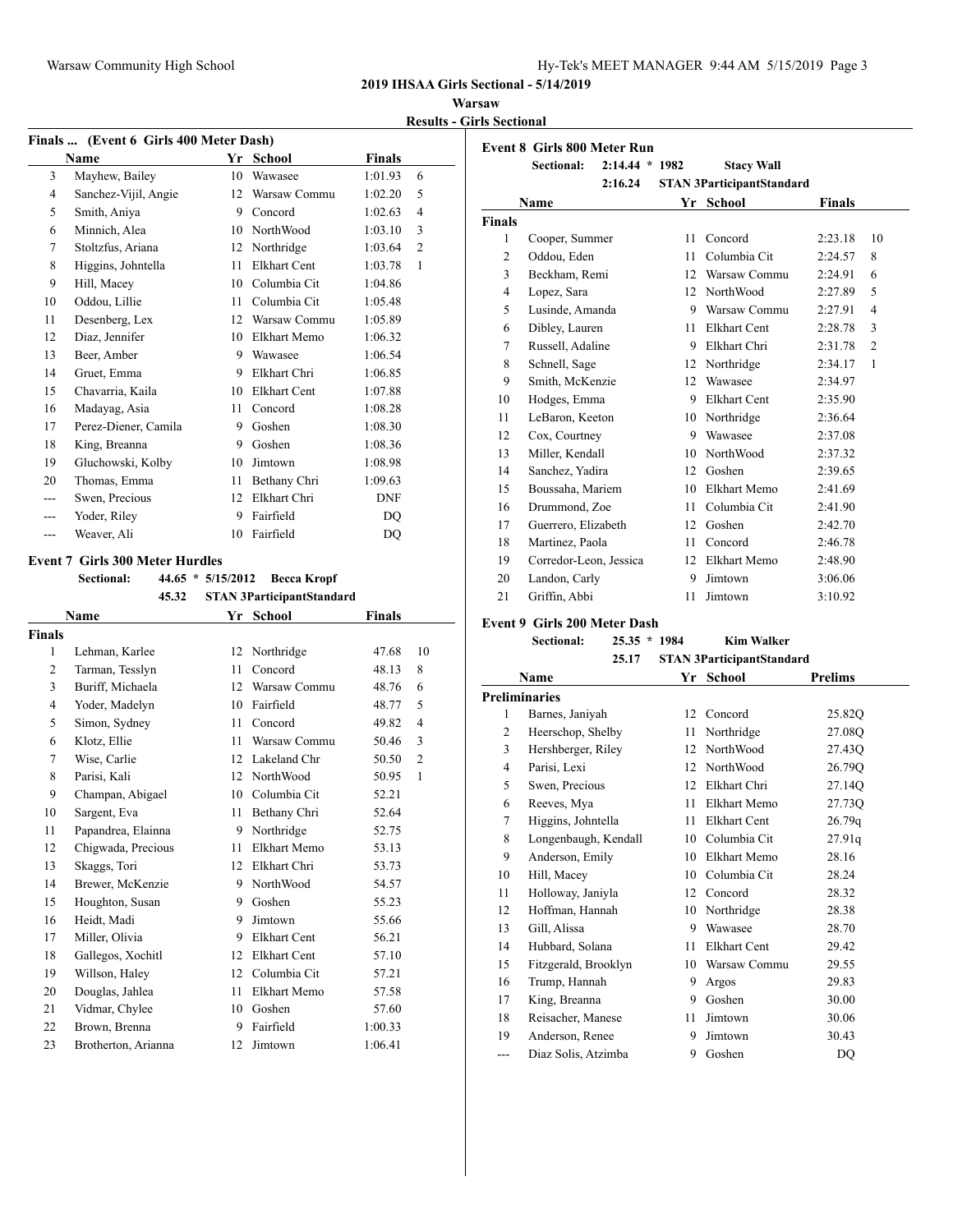**Warsaw**

**Results - Girls Sectional**

|                | <b>Event 9 Girls 200 Meter Dash</b>  |    |                                  |               |                         |
|----------------|--------------------------------------|----|----------------------------------|---------------|-------------------------|
|                | <b>Sectional:</b><br>$25.35 * 1984$  |    | <b>Kim Walker</b>                |               |                         |
|                | 25.17                                |    | <b>STAN 3ParticipantStandard</b> |               |                         |
|                | <b>Name</b>                          |    | Yr School                        | <b>Finals</b> |                         |
| <b>Finals</b>  |                                      |    |                                  |               |                         |
| 1              | Barnes, Janiyah                      |    | 12 Concord                       | 26.36         | 10                      |
| $\overline{2}$ | Heerschop, Shelby                    | 11 | Northridge                       | 26.47         | 8                       |
| 3              | Reeves, Mya                          | 11 | Elkhart Memo                     | 26.60         | 6                       |
| 4              | Hershberger, Riley                   |    | 12 NorthWood                     | 26.74         | 5                       |
| 5              | Swen, Precious                       |    | 12 Elkhart Chri                  | 27.15         | $\overline{4}$          |
| 6              | Parisi, Lexi                         |    | 12 NorthWood                     | 27.25         | 3                       |
| 7              | Higgins, Johntella                   | 11 | Elkhart Cent                     | 27.95         | 2                       |
| 8              | Longenbaugh, Kendall                 |    | 10 Columbia Cit                  | 28.28         | $\mathbf{1}$            |
|                | Event 10 Girls 3200 Meter Run        |    |                                  |               |                         |
|                | $10:31.16 * 5/15/2012$<br>Sectional: |    | <b>Ashley Erba</b>               |               |                         |
|                | 10:51.59                             |    | <b>STAN 3ParticipantStandard</b> |               |                         |
|                | <b>Name</b>                          |    | Yr School                        | <b>Finals</b> |                         |
| <b>Finals</b>  |                                      |    |                                  |               |                         |
| 1              | Dyer, Morgan                         | 11 | Elkhart Memo                     | 11:17.77      | 10                      |
| 2              | Barnett, Wini                        | 9  | Warsaw Commu                     | 11:34.51      | 8                       |
| 3              | Haldeman, Carol                      | 11 | Fairfield                        | 11:47.53      | 6                       |
| 4              | Gunter, Taylor                       | 11 | Warsaw Commu                     | 11:59.16      | 5                       |
| 5              | Clark, Caitlin                       | 11 | Northridge                       | 12:25.04      | 4                       |
| 6              | Dichardson Brooke                    |    | $0$ Ellchart Cant                | 12.3412       | $\overline{\mathbf{c}}$ |

|                | 10:51.59           |    | <b>STAN 3ParticipantStandard</b> |               |                |
|----------------|--------------------|----|----------------------------------|---------------|----------------|
|                | <b>Name</b>        | Yr | School                           | <b>Finals</b> |                |
| <b>inals</b>   |                    |    |                                  |               |                |
| 1              | Dyer, Morgan       | 11 | Elkhart Memo                     | 11:17.77      | 10             |
| $\overline{2}$ | Barnett, Wini      | 9  | Warsaw Commu                     | 11:34.51      | 8              |
| 3              | Haldeman, Carol    | 11 | Fairfield                        | 11:47.53      | 6              |
| 4              | Gunter, Taylor     | 11 | Warsaw Commu                     | 11:59.16      | 5              |
| 5              | Clark, Caitlin     | 11 | Northridge                       | 12:25.04      | $\overline{4}$ |
| 6              | Richardson, Brooke | 9  | <b>Elkhart Cent</b>              | 12:34.12      | 3              |
| 7              | Roll, Irie         | 10 | <b>Elkhart Cent</b>              | 12:43.83      | $\overline{2}$ |
| 8              | Ritchie, Clare     | 9  | Northridge                       | 12:50.26      | 1              |
| 9              | Bestul, Kassidy    | 10 | Goshen                           | 12:56.09      |                |
| 10             | Yordy, Sophia      | 9  | Goshen                           | 12:58.73      |                |
| 11             | Ebright, Emma      | 10 | Wawasee                          | 13:27.40      |                |
| 12             | Willson, Ally      | 11 | Columbia Cit                     | 13:30.15      |                |
| 13             | Bollero, Carina    | 10 | Concord                          | 13:32.73      |                |
| 14             | Scott, Gabriella   | 10 | Elkhart Memo                     | 13:41.66      |                |
| 15             | Martinez, Jennifer | 12 | NorthWood                        | 14:02.31      |                |

### **Event 11 Girls 4x400 Meter Relay**

**Sectional: 4:01.50 \* 1987 Elkhart Central**

**Morgan, Smith, Callender, Andrews**

|                | 3:57.25                       | <b>STAN 3ParticipantStandard</b> |               |
|----------------|-------------------------------|----------------------------------|---------------|
|                | Team                          | Relav                            | <b>Finals</b> |
| <b>Finals</b>  |                               |                                  |               |
| 1              | Northridge                    |                                  | 4:03.45<br>10 |
|                | 1) Sorg, Madison 12           | 2) Hoefer, Ella 9                |               |
|                | 3) Stoltzfus, Ariana 12       | 4) Heerschop, Shelby 11          |               |
|                | 5) Hoffman, Hannah 10         | 6) Kirkpatrick, Kit 11           |               |
|                | 7) Papandrea, Elainna 9       | 8) Lehman, Karlee 12             |               |
| $\mathfrak{D}$ | Warsaw Community              |                                  | 4:04.21<br>8  |
|                | 1) Bellamy, Maygan 12         | 2) Beckham, Adree 10             |               |
|                | 3) Knight, Ava 9              | 4) Beckham, Remi 12              |               |
|                | 5) Kilburn, Grayson 11        | 6) Sanchez-Vijil, Angie 12       |               |
|                | 7) Johnson, Madison (Madi) 10 | 8) Desenberg, Lex 12             |               |
| 3              | <b>NorthWood</b>              |                                  | 4:10.11<br>6  |
|                | 1) Minnich, Alea 10           | 2) Parisi, Kali 12               |               |
|                | 3) Parisi, Lexi 12            | 4) Lopez, Sara 12                |               |
|                | 5) Martz, Emma 9              | 6) Hershberger, Riley 12         |               |
|                |                               |                                  |               |

|    | www.                       |                              |
|----|----------------------------|------------------------------|
| 4  | Columbia City              | 5<br>4:12.73                 |
|    | 1) Oddou, Eden 11          | 2) Oddou, Lillie 11          |
|    | 3) Hill, Macey 10          | 4) Coy, Emma 12              |
|    | 5) Champan, Abigael 10     | 6) Koontz, Olivia 11         |
| 5  | Concord                    | 4:14.20<br>4                 |
|    | 1) Tarman, Tesslyn 11      | 2) Cooper, Summer 11         |
|    | 3) Simon, Sydney 11        | 4) Colton-Flores, Shenais 12 |
|    | 5) Smith, Aniya 9          | 6) Pfeil, Alyssa 11          |
|    | 7) Madayag, Asia 11        | 8) Trout, Sophia 9           |
| 6  | <b>Elkhart Central</b>     | 4:21.44<br>3                 |
|    | 1) Higgins, Johntella 11   | 2) Malloy, Hadley 12         |
|    | 3) Chavarria, Kaila 10     | 4) Dibley, Lauren 11         |
|    | 5) Hodges, Emma 9          | 6) Reyes, Kathy 12           |
|    | 7) Hubbard, Solana 11      | 8) Hurt, Morgan 10           |
| 7  | Wawasee                    | 4:25.02<br>$\overline{c}$    |
|    | 1) Mayhew, Bailey 10       | 2) Cox, Courtney 9           |
|    | 3) Long, McKenzie 9        | 4) Beer, Amber 9             |
|    | 5) Kryder, Cameron 9       | 6) Palacios, Nadia 11        |
|    | 7) Smith, McKenzie 12      |                              |
| 8  | <b>Elkhart Memorial</b>    | 4:26.55<br>1                 |
|    | 1) Diaz, Jennifer 10       | 2) Chigwada, Precious 11     |
|    | 3) Reeves, Mya 11          | 4) Nagy, Laila 11            |
|    | 5) Terrell, Rachel 9       | 6) Douglas, Jahlea 11        |
|    | 7) Shepard, Adrianna 11    | 8) Anderson, Emily 10        |
| 9  | Elkhart Chri               | 4:27.93                      |
|    | 1) Gruet, Emma 9           | 2) Skaggs, Tori 12           |
|    | 3) Russell, Adaline 9      | 4) Swen, Precious 12         |
|    | 5) Vida, Kylie 10          |                              |
| 10 | Goshen                     | 4:29.05                      |
|    | 1) Daniels, Lindsey 9      | 2) Chupp, Morgan 11          |
|    | 3) Chacon-Reina, Alexia 12 | 4) Perez-Diener, Camila 9    |
|    | 5) King, Breanna 9         | 6) Diaz Solis, Atzimba 9     |
|    | 7) DeVoe, Avah 9           | 8) Smith, Brandi 12          |
|    |                            |                              |

## **Event 12 Girls High Jump**

**Sectional: 5-06.50 \* 2011 Kaylee Lapierre**

|                | 5-04.50              |    | <b>STAN 3ParticipantStandard</b> |               |                |
|----------------|----------------------|----|----------------------------------|---------------|----------------|
|                | Name                 | Yr | <b>School</b>                    | <b>Finals</b> |                |
| <b>Finals</b>  |                      |    |                                  |               |                |
| 1              | Bontrager, Chloe     | 12 | Fairfield                        | 5-03.00       | 10             |
| 2              | Kilburn, Grayson     | 11 | Warsaw Commu                     | J5-03.00      | 8              |
| 3              | Lauck, Kennedy       | 11 | Warsaw Commu                     | $5-02.00$     | 6              |
| $\overline{4}$ | Hess, Cassandra      | 12 | Concord                          | $J5-02.00$    | 5              |
| 5              | Estes, Kyleigh       | 10 | <b>Elkhart Cent</b>              | 5-00.00       | 4              |
| 6              | Simon, Sydney        | 11 | Concord                          | J5-00.00      | 3              |
| $\overline{7}$ | Long, De'Airah       | 11 | Elkhart Memo                     | $4 - 10.00$   | $\overline{2}$ |
| 8              | Oilar, Megan         | 12 | Columbia Cit                     | $J4-10.00$    | 1              |
| 9              | Payne, Maddy         | 11 | NorthWood                        | 4-08.00       |                |
| 9              | Kirkpatrick, Kit     | 11 | Northridge                       | 4-08.00       |                |
| 9              | Schwinn, Reagan      | 11 | Jimtown                          | 4-08.00       |                |
| 9              | Adams, Macie         | 10 | Jimtown                          | 4-08.00       |                |
| 9              | Konieczny, Dylan     | 9  | Wawasee                          | 4-08.00       |                |
| 9              | Axsom, Madison       | 9  | Elkhart Memo                     | 4-08.00       |                |
| 15             | Knepp, Ali           | 10 | NorthWood                        | 4-06.00       |                |
| 15             | Perez-Diener, Camila | 9  | Goshen                           | $4 - 06.00$   |                |
|                |                      |    |                                  |               |                |

15 Strukel, Meleena 10 Elkhart Cent 4-06.00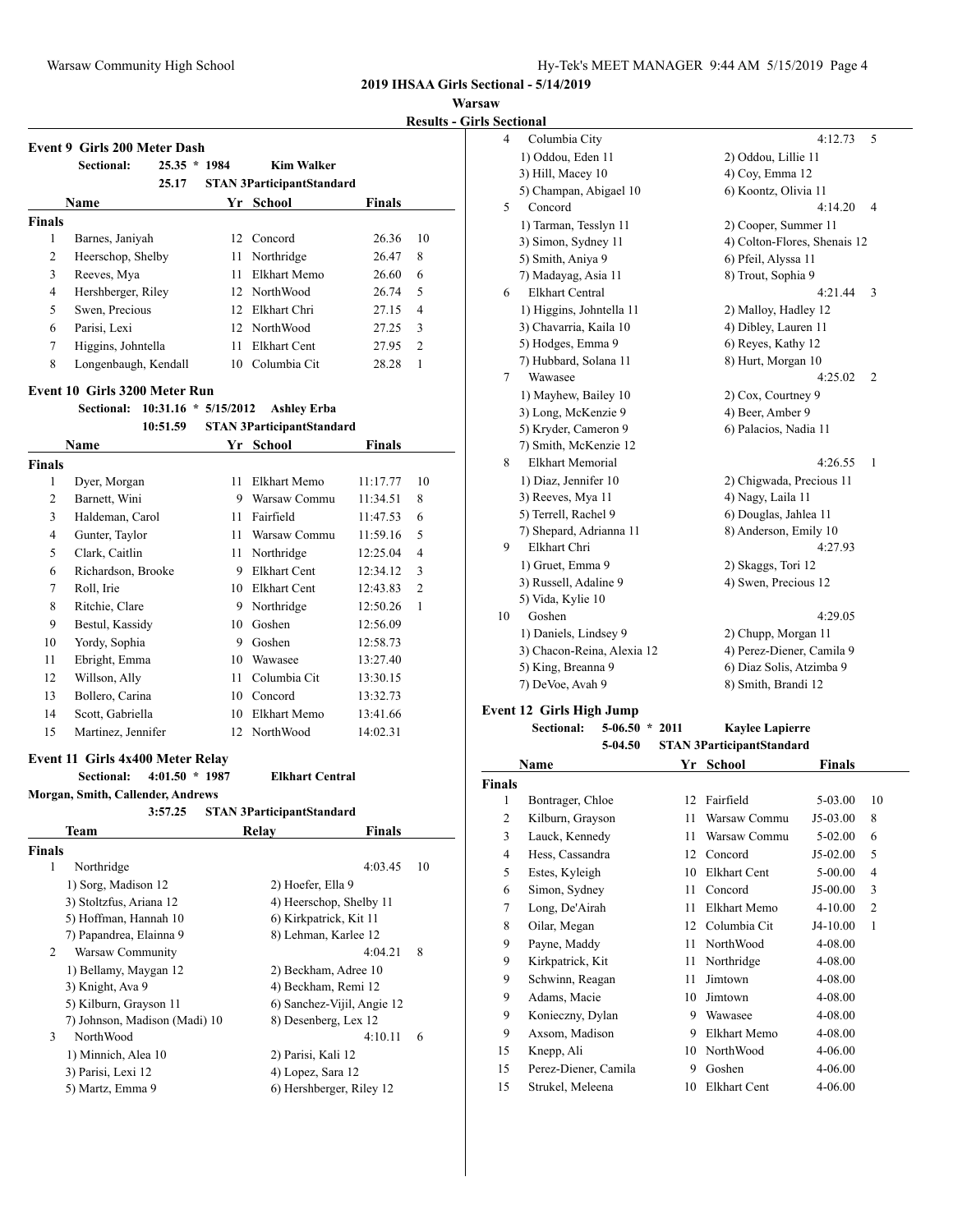**Warsaw**

**Results - Girls Sectional**

|                | Finals  (Event 12 Girls High Jump)     |    |                                  |                |                |
|----------------|----------------------------------------|----|----------------------------------|----------------|----------------|
|                | Name                                   |    | Yr School                        | <b>Finals</b>  |                |
| $\overline{a}$ | Beer, Amber                            |    | 9 Wawasee                        | NH             |                |
| $---$          | Price, Carlie                          |    | 9 Columbia Cit                   | NΗ             |                |
| ---            | Stacker, Hope                          | 11 | Northridge                       | NΗ             |                |
| $---$          | Potter, Alex                           | 10 | Goshen                           | NΗ             |                |
|                | <b>Event 13 Girls Long Jump</b>        |    |                                  |                |                |
|                | <b>Sectional:</b><br>$17-10.75 * 1985$ |    | <b>Deborah Howard</b>            |                |                |
|                | 17-08.25                               |    | <b>STAN 3ParticipantStandard</b> |                |                |
|                | Name                                   |    | Yr School                        | Prelims        |                |
|                | <b>Preliminaries</b>                   |    |                                  |                |                |
| 1              | Parzygnot, Jada                        | 12 | Wawasee                          | $15-08.00q$    |                |
| 2              | Smith, Aniya                           |    | 9 Concord                        | $15-05.00q$    |                |
| 3              | Steffensmeier, Abby                    | 11 | Warsaw Commu                     | $15-03.00q$    |                |
| 4              | DeVoe, Avah                            |    | 9 Goshen                         | $15-02.25q$    |                |
| 5              | Beckham, Remi                          |    | 12 Warsaw Commu                  | $15-02.00q$    |                |
| 6              | Pepple, Sarah                          |    | 12 Columbia Cit                  | $14 - 11.00q$  |                |
| 7              | Kirkpatrick, Kit                       | 11 | Northridge                       | 14-09.25q      |                |
| 8              | Axsom, Madison                         |    | 9 Elkhart Memo                   | $14 - 08.00q$  |                |
| 9              | Gill, Alissa                           |    | 9 Wawasee                        | $14-03.25q$    |                |
| 10             | Heidt, Madi                            |    | 9 Jimtown                        | 14-03.00       |                |
| 11             | Estes, Kyleigh                         |    | 10 Elkhart Cent                  | 14-02.00       |                |
| 11             | Almaraz, April                         |    | 9 Elkhart Memo                   | 14-02.00       |                |
| 13             | Armour, Riley                          | 9  | Jimtown                          | 14-01.00       |                |
| 14             | Elledge, Olivia                        |    | 12 Fairfield                     | 13-11.00       |                |
| 14             | Madayag, Asia                          | 11 | Concord                          | 13-11.00       |                |
| 16             | Breniser, Kaitlyn                      |    | 12 Northridge                    | 13-07.00       |                |
| 17             | Schmitt, Liza                          |    | 10 Lakeland Chr                  | 13-03.00       |                |
| 18             | Hurt, Morgan                           |    | 10 Elkhart Cent                  | 13-01.25       |                |
| 19             | Yoder, Tinsley                         |    | 10 Bethany Chri                  | 12-07.00       |                |
| 20             | Yoder, Ana                             | 10 | Bethany Chri                     | 12-04.25       |                |
| 21             | Longenbaugh, Kendall                   |    | 10 Columbia Cit                  | 10-00.00       |                |
|                | <b>Event 13 Girls Long Jump</b>        |    |                                  |                |                |
|                | Sectional:<br>$17-10.75 * 1985$        |    | <b>Deborah Howard</b>            |                |                |
|                | 17-08.25                               |    | <b>STAN 3ParticipantStandard</b> |                |                |
|                | Name                                   | Yr | <b>School</b>                    | Finals         |                |
| <b>Finals</b>  |                                        |    |                                  |                |                |
| 1              | Parzygnot, Jada                        | 12 | Wawasee                          | 16-06.00       | 10             |
| $\mathbf{2}$   | Kirkpatrick, Kit                       | 11 | Northridge                       | 16-04.00       | 8              |
| 3              | Steffensmeier, Abby                    | 11 | Warsaw Commu                     | 15-11.00       | 6              |
| 4              | Smith, Aniya                           | 9  | Concord                          | 15-05.00       | 5              |
| 5              | DeVoe, Avah                            | 9  | Goshen                           | 15-02.25       | $\overline{4}$ |
| 6              | Beckham, Remi                          |    | 12 Warsaw Commu                  | 15-02.00       | 2.5            |
| 6              | Axsom, Madison                         |    | 9 Elkhart Memo                   | 15-02.00       | 2.5            |
| 8              | Pepple, Sarah                          | 12 | Columbia Cit                     | 14-11.00       | 1              |
| 9              | Gill, Alissa                           | 9  | Wawasee                          | 14-04.25       |                |
|                | <b>Event 14 Girls Discus Throw</b>     |    |                                  |                |                |
|                | Sectional:<br>$141-03 * 1995$          |    | <b>Leslie Miles</b>              |                |                |
|                | 125-05                                 |    | <b>STAN 3ParticipantStandard</b> |                |                |
|                | Name                                   |    | Yr School                        | <b>Prelims</b> |                |
|                |                                        |    |                                  |                |                |

 Roundtree, Tianna 12 Elkhart Memo 118-05.00q Pritchard, Sara 12 Wawasee 107-01.00q

| w  |                   |    |              |             |  |
|----|-------------------|----|--------------|-------------|--|
|    | Sectional         |    |              |             |  |
| 3  | Dawson, Lynae     | 12 | Warsaw Commu | 99-03.00g   |  |
| 4  | Martin, Abigail   | 9  | Northridge   | 94-10.00g   |  |
| 5  | Pulianas, Mia     | 10 | Elkhart Cent | 91-05.00g   |  |
| 6  | Knowlton, Kelsey  | 10 | Elkhart Memo | 90-09.00g   |  |
| 7  | Ramos, Sasha      | 10 | Goshen       | 89-04.00q   |  |
| 8  | Nethercutt, Jenna | 11 | Northridge   | 87-09.00g   |  |
| 9  | Sanner, Abby      | 9  | Warsaw Commu | $86-11.00q$ |  |
| 10 | McBrier, Karli    | 11 | NorthWood    | 86-09.00    |  |
| 11 | Smith, Alexis     | 10 | Wawasee      | 85-07.00    |  |
| 12 | Clawson, Felicity | 11 | Columbia Cit | 84-11.00    |  |
| 13 | Kauffman, Lilyan  | 11 | NorthWood    | 81-01.00    |  |
| 14 | White, Evea       | 11 | Jimtown      | 80-11.00    |  |
| 15 | Yoder, Ellen      | 9  | Fairfield    | 80-02.00    |  |
| 16 | Velie, Kaitlin    | 12 | Concord      | 79-04.00    |  |
| 17 | Turpin, Elizabeth | 11 | Jimtown      | 79-03.00    |  |
| 18 | George, Rose      | 10 | Concord      | 72-01.00    |  |
| 19 | Kruip, Melanie    | 11 | Elkhart Cent | 71-08.00    |  |
| 20 | LaFary, Hannah    | 11 | Goshen       | 70-05.00    |  |
| 21 | Ortiz, Ivonne     | 9  | Bethany Chri | 68-01.00    |  |
| 22 | Wolter, Katie     | 12 | Columbia Cit | 61-08.00    |  |

#### **Event 14 Girls Discus Throw**

**Sectional: 141-03 \* 1995 Leslie Miles**

|        | 125-05            |     | <b>STAN 3ParticipantStandard</b> |               |                |
|--------|-------------------|-----|----------------------------------|---------------|----------------|
|        | Name              | Yr. | <b>School</b>                    | <b>Finals</b> |                |
| Finals |                   |     |                                  |               |                |
| 1      | Pulianas, Mia     | 10  | Elkhart Cent                     | 119-01.00     | 10             |
| 2      | Roundtree, Tianna | 12. | Elkhart Memo                     | 118-05.00     | 8              |
| 3      | Pritchard, Sara   | 12. | Wawasee                          | 107-01.00     | 6              |
| 4      | Dawson, Lynae     |     | 12 Warsaw Commu                  | 99-03.00      | 5              |
| 5      | Martin, Abigail   | 9   | Northridge                       | $97-11.00$    | 4              |
| 6      | Knowlton, Kelsey  | 10  | Elkhart Memo                     | 97-01.00      | 3              |
| 7      | Nethercutt, Jenna | 11  | Northridge                       | $90 - 02.00$  | $\overline{c}$ |
| 8      | Ramos, Sasha      | 10  | Goshen                           | 89-04.00      | 1              |
| 9      | Sanner, Abby      | 9   | Warsaw Commu                     | 88-11.00      |                |

## **Event 15 Girls Shot Put**

**Sectional: 41-06.25 \* 1993 Amy Miles**

| <b>STAN 3ParticipantStandard</b><br>40-08.50 |
|----------------------------------------------|
|----------------------------------------------|

|    | Name                | Yr | School       | <b>Prelims</b> |
|----|---------------------|----|--------------|----------------|
|    | Preliminaries       |    |              |                |
| 1  | Clawson, Felicity   | 11 | Columbia Cit | $36-11.00q$    |
| 2  | Johnson, DeJanea    | 12 | Elkhart Memo | $34-08.00q$    |
| 3  | Roundtree, Tianna   | 12 | Elkhart Memo | $33-08.00q$    |
| 4  | Ramos, Sasha        | 10 | Goshen       | $33-00.00q$    |
| 5  | Sanner, Abby        | 9  | Warsaw Commu | $32 - 10.50q$  |
| 6  | Pritchard, Sara     | 12 | Wawasee      | $32-01.00q$    |
| 7  | Dawson, Lynae       | 12 | Warsaw Commu | $31-09.00q$    |
| 8  | Kauffman, Karissa   | 9  | NorthWood    | $31 - 05.00q$  |
| 9  | George, Rose        | 10 | Concord      | $31 - 02.50q$  |
| 10 | Pulianas, Mia       | 10 | Elkhart Cent | 31-00.00       |
| 11 | Montgomery, Katie   | 10 | NorthWood    | 30-09.00       |
| 12 | Martin, Abigail     | 9  | Northridge   | 29-11.00       |
| 13 | Pfeil, Alyssa       | 11 | Concord      | 29-08.50       |
| 14 | Thompson, Haley     | 9  | Columbia Cit | 29-05.00       |
| 15 | Reisacher, Mirlande | 10 | Jimtown      | 29-00.00       |